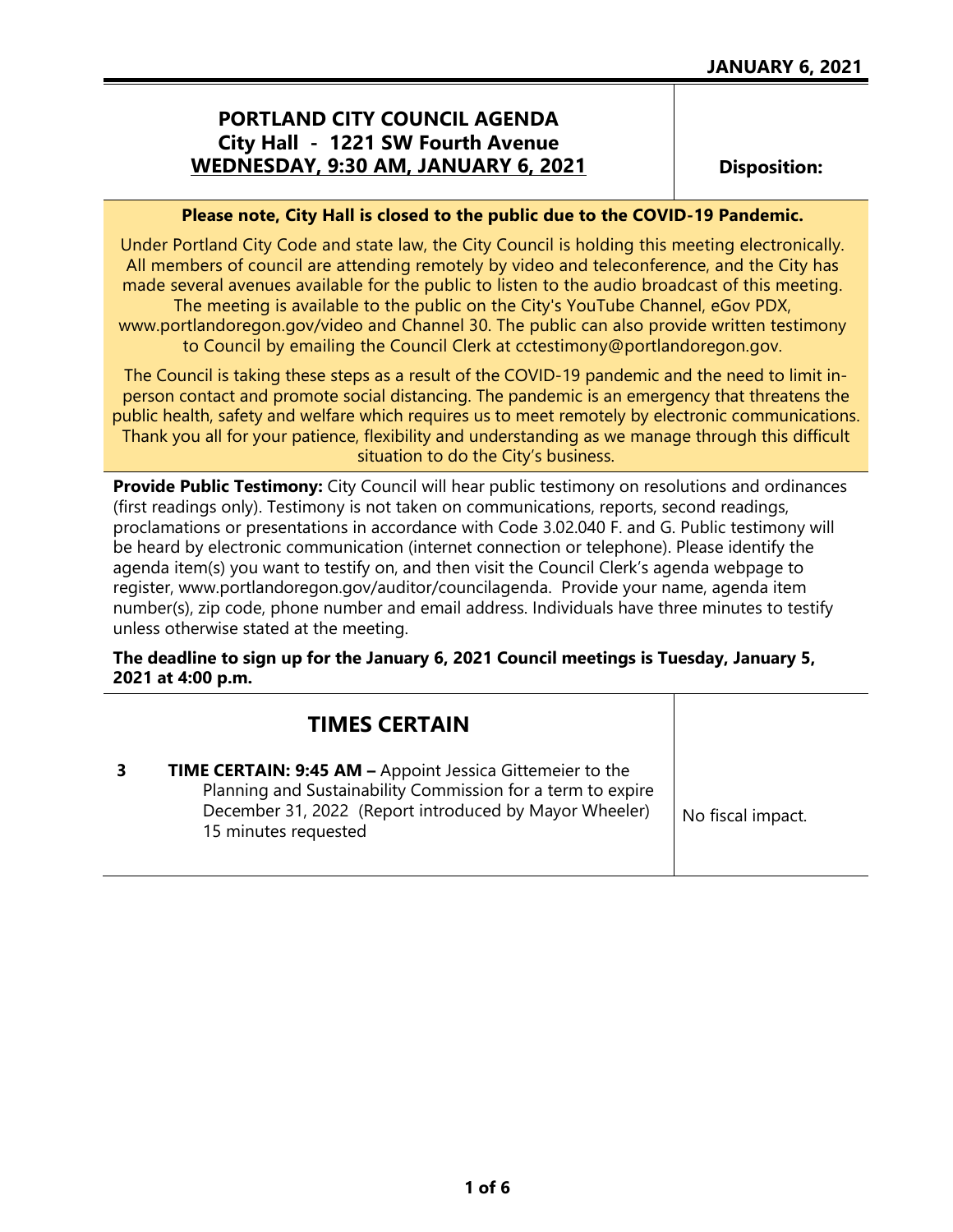|    | <b>CONSENT AGENDA - NO DISCUSSION</b>                                                                                                                            |                                                                                                                                                                                                                 |
|----|------------------------------------------------------------------------------------------------------------------------------------------------------------------|-----------------------------------------------------------------------------------------------------------------------------------------------------------------------------------------------------------------|
|    | <b>Mayor Ted Wheeler</b>                                                                                                                                         |                                                                                                                                                                                                                 |
| 4  | Reappoint Ernest Harris and Destiny Wright to the Noise Review<br>Board for terms to expire February 1, 2024 (Report)                                            | No fiscal impact.                                                                                                                                                                                               |
|    | <b>Office of Management and Finance</b>                                                                                                                          |                                                                                                                                                                                                                 |
| *5 | Pay property damage claim of Marisa Canahl in the sum of<br>\$5,116, resulting from a motor vehicle collision involving the<br>Portland Water Bureau (Ordinance) | Total cost to the City to<br>settle the claim is<br>\$5,116. The source of<br>funding is the City's<br><b>Insurance and Claims</b><br>Fund. All costs of the<br>settlement are in the<br>current fiscal year.   |
| *6 | Pay settlement of Colleen Kane property damage lawsuit in the<br>sum of \$8,000 involving the Portland Water Bureau<br>(Ordinance)                               | Total cost to the City to<br>settle the lawsuit is<br>\$8,000. The source of<br>funding is the City's<br><b>Insurance and Claims</b><br>Fund. All costs of the<br>settlement are in the<br>current fiscal year. |
|    | <b>Commissioner Jo Ann Hardesty</b>                                                                                                                              |                                                                                                                                                                                                                 |
|    | <b>Bureau of Transportation</b>                                                                                                                                  |                                                                                                                                                                                                                 |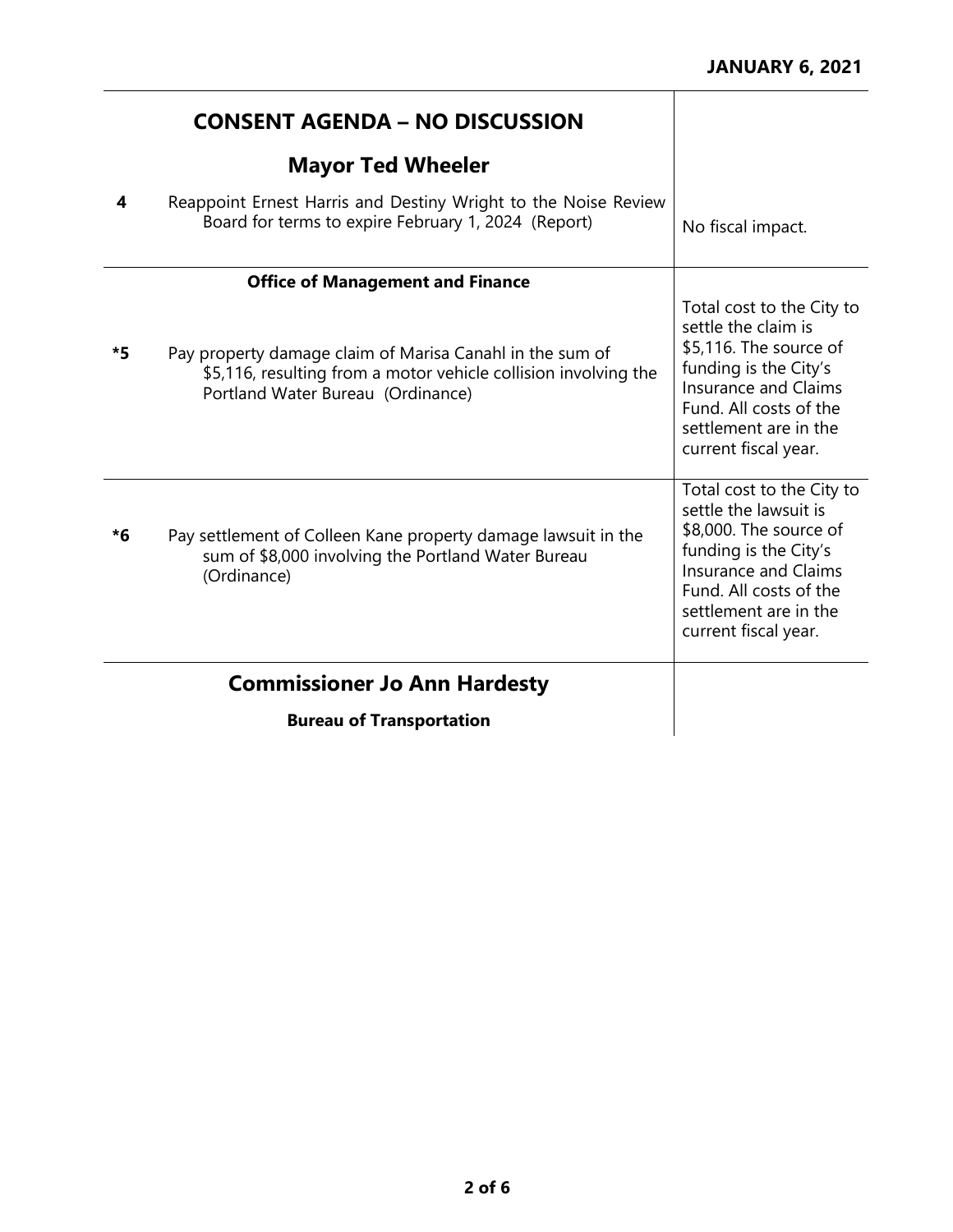|    |                                                                                                                                                                                                                                                                                                                 | <b>JANUARY 6, 2021</b>                                                                                                                                                                                                                                                                                                                                                                                                                                                                         |
|----|-----------------------------------------------------------------------------------------------------------------------------------------------------------------------------------------------------------------------------------------------------------------------------------------------------------------|------------------------------------------------------------------------------------------------------------------------------------------------------------------------------------------------------------------------------------------------------------------------------------------------------------------------------------------------------------------------------------------------------------------------------------------------------------------------------------------------|
| *7 | Authorize contract with the lowest responsible bidder for the 4M<br>Bikeway Project (Ordinance)                                                                                                                                                                                                                 | Total project cost is<br>\$2,216,324 (low<br>confidence estimate),<br>funded with Fixing Our<br>Streets funds in the<br>amount of \$551,724<br>and Transportation<br>System Development<br>Charges (TSDC) in the<br>amount of \$1,664,600.<br>Costs for this project<br>are<br>included in PBOT's FY<br>20-21 budget and<br>requested in the FY 21-<br>22 budget and five-<br>year<br>CIP forecast. This<br>construction contract<br>will be for an amount<br>of approximately<br>\$1,500,000. |
| *8 | Authorize an Intergovernmental Agreement with Oregon State<br>University and provide matching funds in the amount of<br>\$80,000 to support a research project to evaluate vehicle-<br>bus-bicycle user safety in Rose Lane projects (Ordinance)                                                                | Costs for this project<br>are included in PBOT's<br>FY 20-21 Adopted<br>Budget.                                                                                                                                                                                                                                                                                                                                                                                                                |
| 9  | Amend Title 17 Public Improvements Code to align with changes<br>to commercial zone names, creation of the Campus<br>Institution zone, and application of new Transportation and<br>Parking Demand Management Plan requirements (Second<br>Reading Agenda 992; amend Code Sections 17.88.010 and<br>17.107.030) | The proposed updates<br>reflect the<br>changes to multi-<br>dwelling zone names<br>adopted in May 2018.<br>There are no<br>associated financial or<br>budgetary impacts as a<br>result of this code<br>change.                                                                                                                                                                                                                                                                                 |
|    | <b>Commissioner Mingus Mapps</b>                                                                                                                                                                                                                                                                                |                                                                                                                                                                                                                                                                                                                                                                                                                                                                                                |
|    | <b>Water Bureau</b>                                                                                                                                                                                                                                                                                             |                                                                                                                                                                                                                                                                                                                                                                                                                                                                                                |
| 10 | Authorize the Portland Water Bureau to execute a Collection<br>Agreement with the United States Forest Service in the<br>amount of \$215,000 to fund juvenile fish monitoring<br>activities required by the Bull Run Water Supply Habitat<br>Conservation Plan (Ordinance)                                      | No fiscal impact.<br>Funding for this exists<br>in the Water Bureau<br>current year budget<br>and will be built into<br>outyear budgets.                                                                                                                                                                                                                                                                                                                                                       |
|    | <b>REGULAR AGENDA</b>                                                                                                                                                                                                                                                                                           |                                                                                                                                                                                                                                                                                                                                                                                                                                                                                                |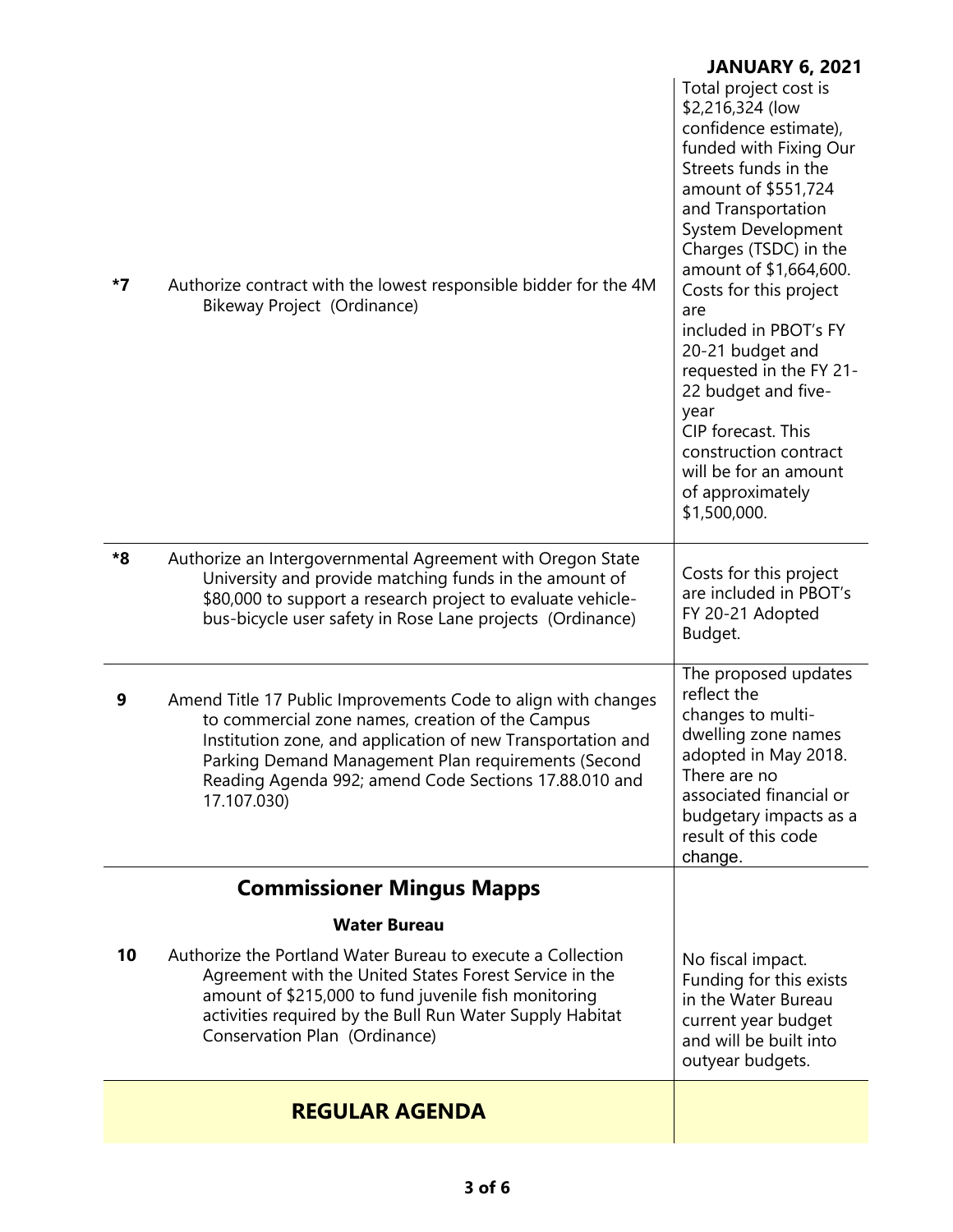| <b>Mayor Ted Wheeler</b> |  |  |  |  |  |
|--------------------------|--|--|--|--|--|
|--------------------------|--|--|--|--|--|

# **Office of Management and Finance**

|       | <b>Commissioner Mingus Mapps</b>                                                                                                                                                                                                                                                                                             |                                                                                                                                                                                                                                                                                                                                                                     |
|-------|------------------------------------------------------------------------------------------------------------------------------------------------------------------------------------------------------------------------------------------------------------------------------------------------------------------------------|---------------------------------------------------------------------------------------------------------------------------------------------------------------------------------------------------------------------------------------------------------------------------------------------------------------------------------------------------------------------|
| $*14$ | <b>Parks &amp; Recreation</b><br>Amend contract with Raimore Construction, Inc. for additional<br>compensation to add contract work for the construction of<br>the Gateway Green Access Road, resulting in a total contract<br>authorization of \$5,600,000 (Ordinance; amend Contract No.<br>30007104) 10 minutes requested | See below.                                                                                                                                                                                                                                                                                                                                                          |
|       | <b>Commissioner Carmen Rubio</b>                                                                                                                                                                                                                                                                                             |                                                                                                                                                                                                                                                                                                                                                                     |
| 13    | <b>Prosper Portland</b><br>Approve the Amended and Restated Interstate Corridor Urban<br>Renewal Plan 2021 to add projects and increase the<br>maximum indebtedness (Second Reading Agenda 985)                                                                                                                              | See below.                                                                                                                                                                                                                                                                                                                                                          |
| 12    | Authorize the Chief Human Resources Officer to enter an initial<br>three-year period to provide benefit eligible employees<br>access to fertility and family planning benefits for an amount<br>not to exceed \$350,000 over the life of the initial contract<br>(Second Reading Agenda 1013)                                | The contract would<br>begin on or before July<br>1, 2021 for a three-year<br>period, with<br>an option to renew,<br>but not to exceed a<br>cost to the City of<br>\$350,000 within the<br>initial contract period.<br>According to the<br>bureau, the Health<br><b>Insurance Operating</b><br><b>Fund sufficient</b><br>appropriation in<br>support of the benefit. |
| $*11$ | Amend price agreement with Hitachi Vantara LLC for staff<br>technology hardware and services in the amount of<br>\$1,875,000 and extend contract by three years (Ordinance;<br>amend Contract No. 31001759) 15 minutes requested                                                                                             | With the amendment,<br>the total revised value<br>of the contact<br>will be \$9,375,000. BTS<br>has appropriation in its<br>FY 2020-21 budget to<br>cover the anticipated<br>current expense<br>associated with this<br>action. Funding for the<br>out years of this<br>agreement are<br>included in BTS's 5-<br>Year and CIP plans.                                |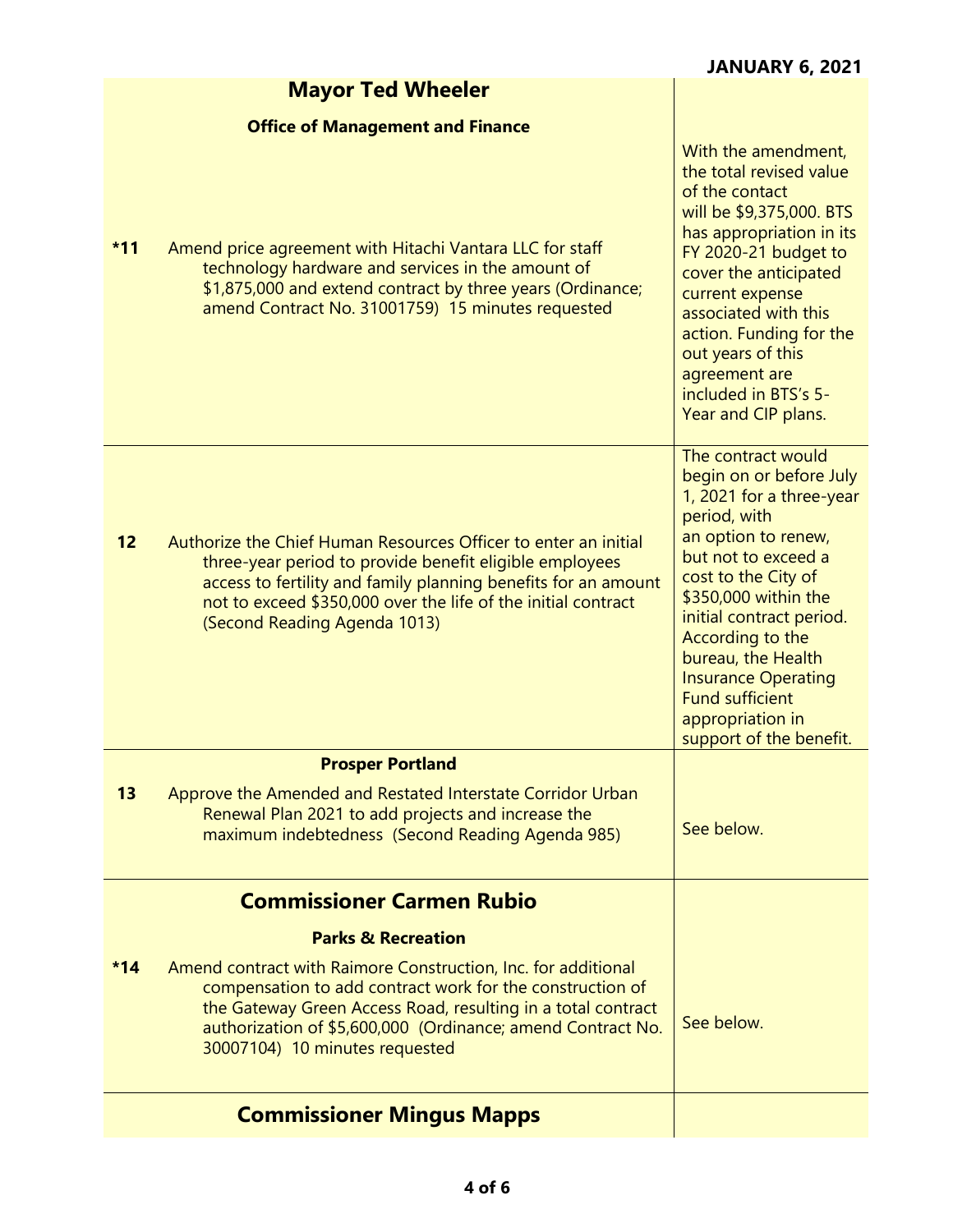|    | <b>Bureau of Environmental Services</b>                                                                                                                                                                                                                                        |                                                                                                                                                                                                                                                            |
|----|--------------------------------------------------------------------------------------------------------------------------------------------------------------------------------------------------------------------------------------------------------------------------------|------------------------------------------------------------------------------------------------------------------------------------------------------------------------------------------------------------------------------------------------------------|
| 15 | Authorize a competitive solicitation and contract with the lowest<br>responsible bidder and provide payment for construction of<br>the NW Portland Sanitary Sewer Extensions Project No.<br>E11128, for an estimated amount of \$1,020,000 (Ordinance)<br>10 minutes requested | The bureau's<br>confidence level in the<br>estimated cost of<br>\$1,020,000 is optimal.<br>Funds are available in<br>BES's FY 2020-21<br>budget in the Sewer<br><b>System Operating</b><br>Fund and will also be<br>requested in the FY<br>2021-22 budget. |
| 16 | Authorize a competitive solicitation and Price Agreements for<br>Furnishing Sewer Improvements for Nonconforming Sewer<br>Conversions, Project No. E08748, for a total amount of \$15<br>million (Second Reading Agenda 1007)                                                  | See below.                                                                                                                                                                                                                                                 |
|    | WEDNESDAY, 2:00 PM, JANUARY 6, 2021                                                                                                                                                                                                                                            |                                                                                                                                                                                                                                                            |
| 17 | TIME CERTAIN: 2:00 PM - Accept the City of Portland 2021<br>Federal Legislative and Regulatory Agenda (Report<br>introduced by Mayor Wheeler) 45 minutes requested for<br>items 17-18                                                                                          | No fiscal impact.                                                                                                                                                                                                                                          |
| 18 | Accept the City of Portland 2021 State Legislative Agenda<br>(Report introduced by Mayor Wheeler)                                                                                                                                                                              | No fiscal impact.                                                                                                                                                                                                                                          |

## **13 Approve the Amended and Restated Interstate Corridor Urban Renewal Plan 2021 to add projects and increase the maximum indebtedness**

## CBO Analysis

The maximum indebtedness is increased by twenty percent (20%) in this Amended and Restated Plan 2021, and the estimated time frame for division of tax revenues is increased by two years to Fiscal Year End 2024. The potential amount for maximum indebtedness increase is currently estimated at \$67.0 million, of which approximately \$45.0 million would be reserved for PHB investments, and the remaining will be under the management of Prosper Portland to be invested in N/NE Action Plan priorities, including the Williams and Russell project.

If the proposed amendment to the Interstate Plan is approved, the impacts to the City would take effect in FY 2022-23. The proposed amendment would extend the date that the City will begin receiving incremental assessed value to FY 2024-25, instead of in FY 2022-23 without the amendment. The value of those taxes and reduction to the City's General Fund over two years is expected to be \$16,184,221 (\$9,421,865 in FY 2022-23 and \$6,762,356 in FY 2023-24), and to FPDR, it would be \$11,165,169 (\$5,455,089 in FY 2022-23 and \$5,710,080 in FY 2023-24). As the City balances its General Fund over five years, this amendment will negatively impact the City's five-year General Fund forecast as we prepare for the FY 2021-22 budget cycle.